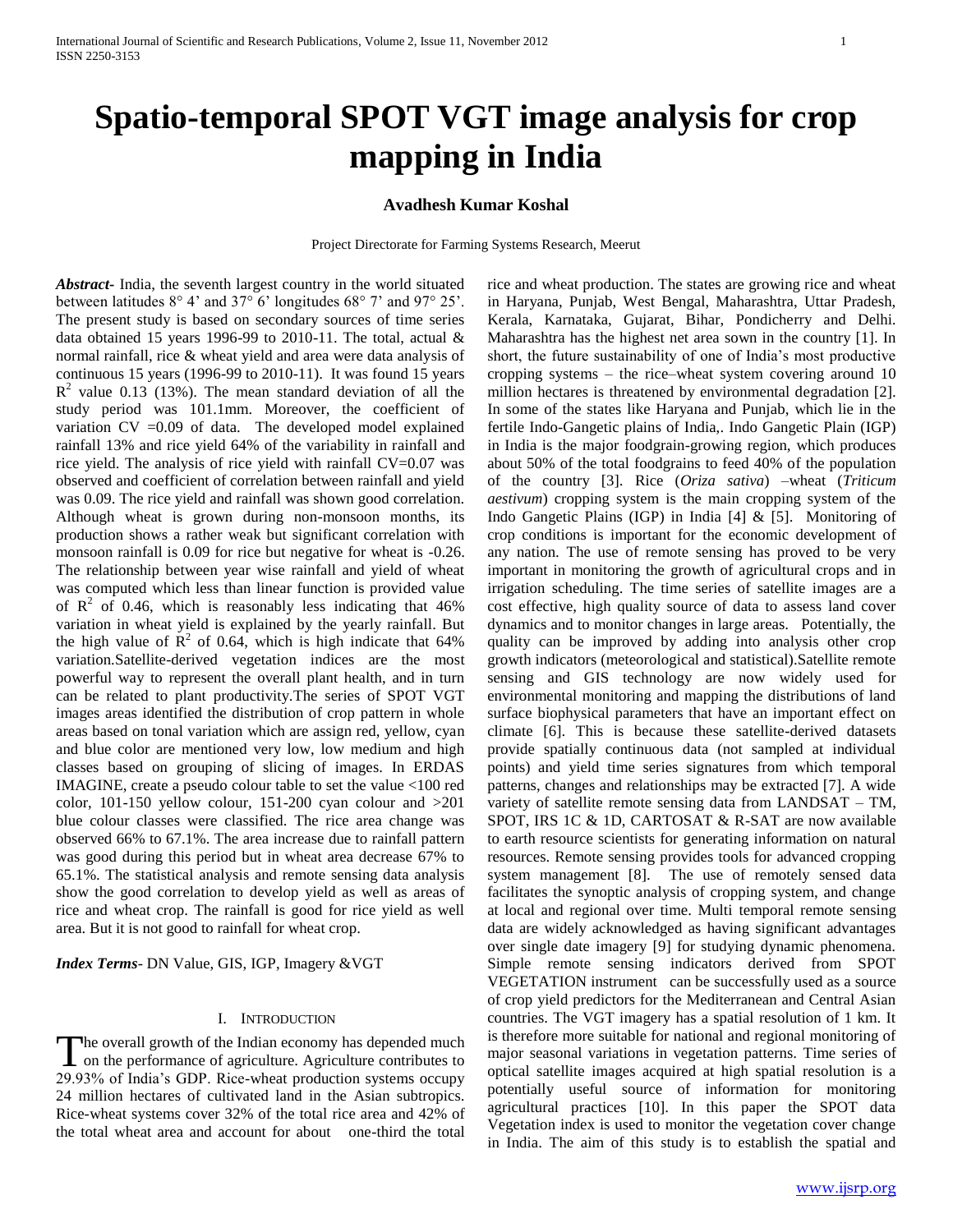International Journal of Scientific and Research Publications, Volume 2, Issue 11, November 2012 2 ISSN 2250-3153

temporal changes in vegetation cover and their relation to the rainfall pattern.

# II. RESEARCH ELLOBORATIONS

# **Objectives**

 The time series remote sensing SPOT VGT data is useful to understand changing of rice-wheat system in India.

# **Study area**

 India, the seventh largest country in the world situated between latitudes 8° 4' and 37° 6' longitudes 68° 7' and 97° 25' (Figure 1) and occupies a geographical area of 32,87, 263 sq.km. [11]. The country exhibits great diversity in climate, topography, flora- fauna and land use patterns. The climate may be broadly described as tropical monsoon type. The south-west or the summer monsoon is the main source of rainfall in the country providing 80% of the precipitation. Study area is represented by two distinct seasons: a *Rabi* season (dry season) from November to April and a *Kharif* season (rainy season) from May to October (Figure 2).



Figure 1: Study area

# **The data and method**

 The present study is based on secondary sources of time series data obtained 15 years 1996-99 to 2010-11. The data were collected from the published records, bulletin of the Directorate of Agricultural Statistics and the Institute of State Planning, U.P., ICAR, DRR and other national level institute. The climatic data (rainfall etc.) of India were obtained from IMD, Pune. The total, actual and normal rainfall of continuous 15 years 1996-99 to 2010-11 data were collected.

 The remote sensing data used for this study included tenday composite NDVI products of SPOT- VEGETATION (VGT) sensor for the period. The data S10 was downloaded from the VGT free data product Internet site [\(http://free.vgt.vito.be\)](http://free.vgt.vito.be/). SPOT- VEGETATION [12] has been found very useful to study the dynamics of agricultural system at regional level. The digital map of India with different states was used and states information was taken from planning commission report. The time series images (map) were prepared in ERDAS IMAGINE 8.2 and geo referencing/rectified and masking the area (India) in ARC GIS 10 software.

| Agriculture crop year in India                                    |        |       |      |       |      |      |      |       |       |     |      |
|-------------------------------------------------------------------|--------|-------|------|-------|------|------|------|-------|-------|-----|------|
| July                                                              | Aug.   | Sept. | Oct. | Nov.  | Dec. | Jan. | Feb. | March | April | May | June |
| <b>Kharif</b><br>Rabi<br>Zaid                                     |        |       |      |       |      |      |      |       |       |     |      |
| $-Rice-$<br>--Wheat--<br>Vegetative/Reproductive Phase<br>a a a c |        |       |      |       |      |      |      |       |       |     |      |
|                                                                   | August |       |      | March |      |      |      |       |       |     |      |
| SPOT-VGT S-10 IMAGE (August & March - 2000, 2005 & 2010)          |        |       |      |       |      |      |      |       |       |     |      |

**Figure 2: Crop calendar of India during Kharif & Rabi season**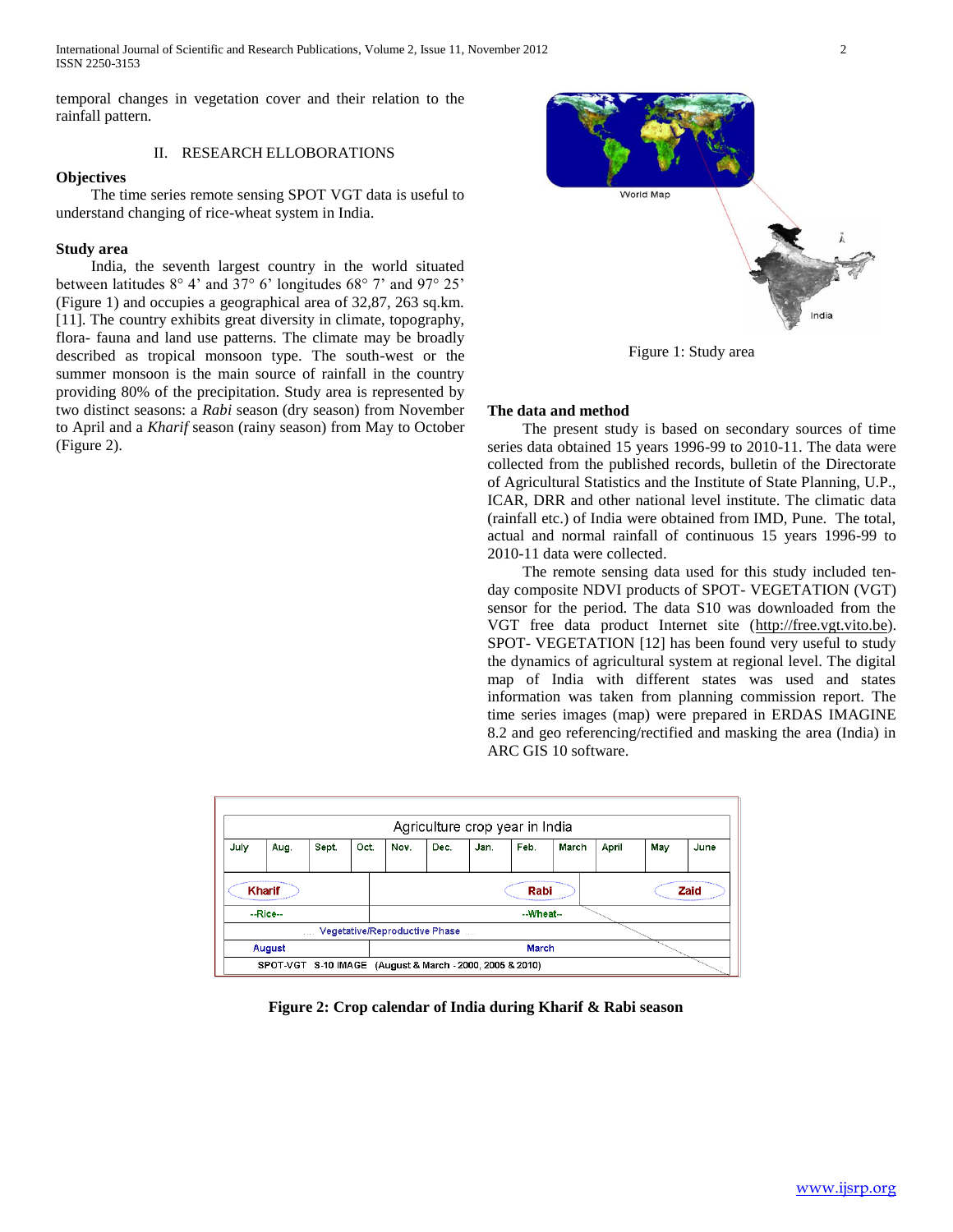The study established the methodology for spatial analyst of crop mapping. The utilized data for research included temporal remotely sensed data (SPOT VGT), climatic data (rainfall data), agricultural data (crop area and yield) and digital maps (country map). The satellite images were download from website and pre-processed. This included the importing of .hdf to .img format images into a standard format of the ERDAS IMAGINE 8.2 Then the dataset were geometrically corrected

into the WGS84 Geographic lat/ long projection system. The study area subset with a vector polygon file (.shp file) representing the area boundary (AOI). The single band was stacked to create temporal series data (year: 2000, 2005 & 2010) of initial March (Rabi) and initial August (Kharif) month (Figure 3). The images were convert in digital numbers (DN Values) based in to series of classes, so there corresponding all the dates were generated from DN values. The numbers of gray levels classes were identified based on colour range.



**Figure 3: Flow chart of Methodology used in the study**

## III. RESULTS OR FINDINGS

# **(A) Statistical method**

 The different type of statistical data analysis *viz.* Coefficient of Variation (CV), Correlation of Coefficient  $(R^2)$ and Trend Analysis to given important scenario of change pattern of time series data. The inter relationship between yield and rainfall over the fifteen years. Based on the correlation regression analysis, the yield estimation model was generated. The findings are discussed in sequence as under. That is also employed to study the trends in area and production of rice and wheat crops and cropping system.

## **(i) Annual temporal variation of rainfall**

Figure 4 shows a general decline in the mean annual rainfall in the study area especially in recent years. It was found those 15 years  $R^2$  value 0.13 (13%). The mean standard deviation of all the study period was 101.1mm. Moreover, the coefficient of variation  $CV = 0.09$  of data. More than 60% of the cropped area in India still depends solely on monsoon rainfall [13]. The average rainfall of fifteen years was observed 1147.5mm. The normal rainfall  $R^2 = 0.02$  value with linear trend was observed (Figure 4). The actual rainfall showed in decreasing trend in year 2009-10 (Table 1) observed (972.8 mm) and also observed 981.4 mm in year 2002-03. In India, the onset of the southwest monsoon is expected in June or July, depending on location.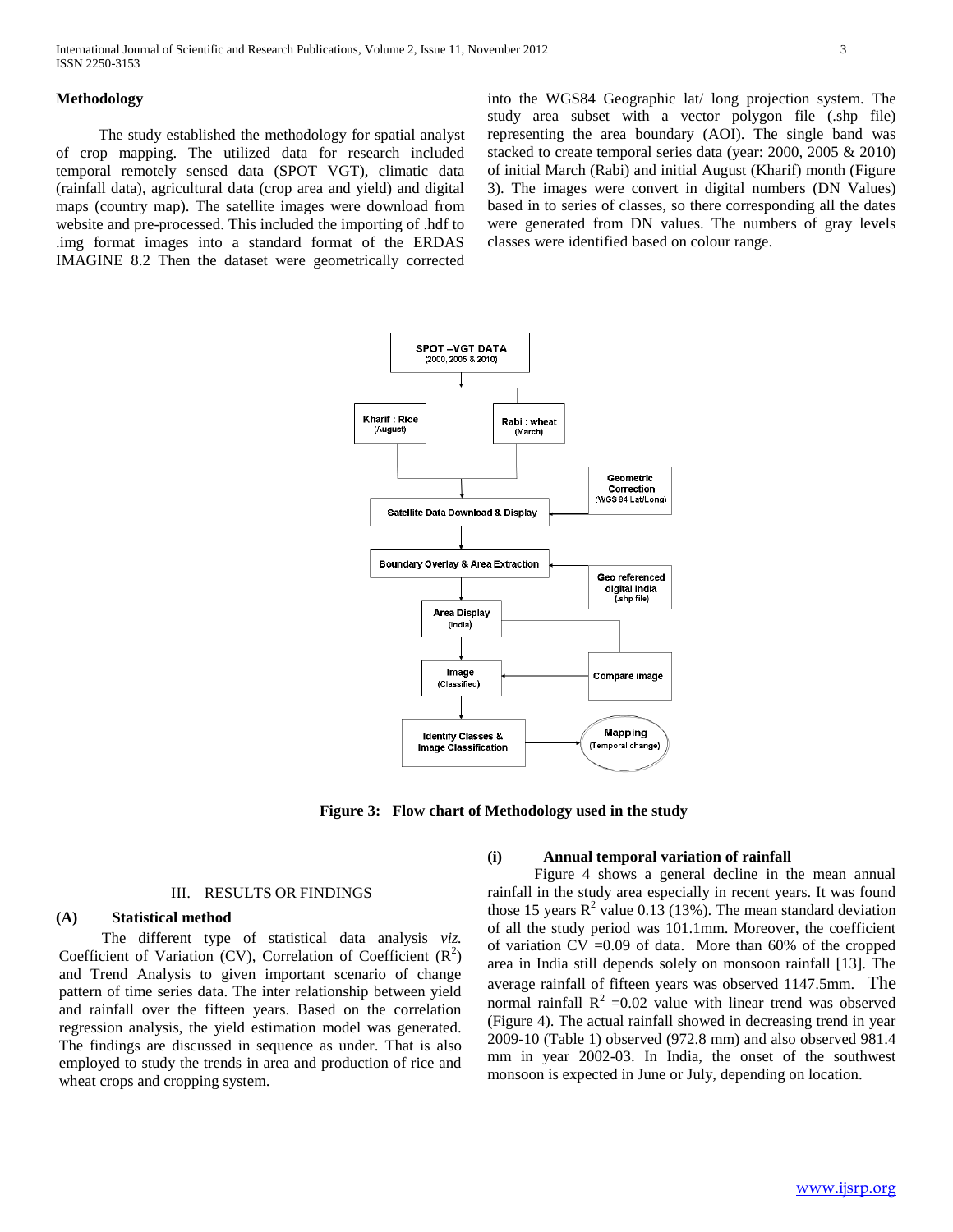| Year        | Over all rainfall (June -May) |                             |  |  |  |
|-------------|-------------------------------|-----------------------------|--|--|--|
|             | <b>Actual Rainfall (mm)</b>   | <b>Normal Rainfall (mm)</b> |  |  |  |
| 1996-97     | 1195.5                        | 1190.3                      |  |  |  |
| 1997-98     | 1291.5                        | 1198.3                      |  |  |  |
| 1998-99     | 1275.5                        | 1198.8                      |  |  |  |
| 1999-00     | 1183.5                        | 1197.0                      |  |  |  |
| 2000-01     | 1043.7                        | 1195.5                      |  |  |  |
| 2001-02     | 1120.2                        | 1196.0                      |  |  |  |
| 2002-03     | 981.4                         | 1205.4                      |  |  |  |
| 2003-04     | 1278.0                        | 1196.5                      |  |  |  |
| 2004-05     | 1085.9                        | 1197.3                      |  |  |  |
| 2005-06     | 1185.4                        | 1196.8                      |  |  |  |
| 2006-07     | 1133.0                        | 1195.5                      |  |  |  |
| 2007-08     | 1180.2                        | 1194.8                      |  |  |  |
| 2008-09     | 1075.0                        | 1196.4                      |  |  |  |
| 2009-10     | 972.8                         | 1195.6                      |  |  |  |
| 2010-11     | 1212.3                        | 1191.7                      |  |  |  |
| <b>SD</b>   | 101.19                        | 3.34                        |  |  |  |
| <b>Mean</b> | 1147.59                       | 1196.39                     |  |  |  |
| CV          | 0.09                          | 0.00                        |  |  |  |

**Table 1: Overall Rainfall of India during 1996-97 to 2010-11 (June –May)**

 The actual rainfall data were used for both rice and wheat yield inter-relationship during fifteen years (1996-2010). Data collected for rainfall, yield of rice and wheat for fifteen years (1996-2010) were analyzed using concept of rainfall productivity relationship. Descriptive statistical analysis was made especially for the correlation, coefficient of variation and trend  $R<sup>2</sup>$  and various parameters. The statistical information on crop area, production and productivity form the backbone of agricultural statistical system. Regional data analysis is extremely vital since it forms the basis for economic and policy planning by the state and central governments. It is easily to formulate and initiate appropriate policy measures if the data with regard to the trend of production in obtained and analyzed in advance [14].

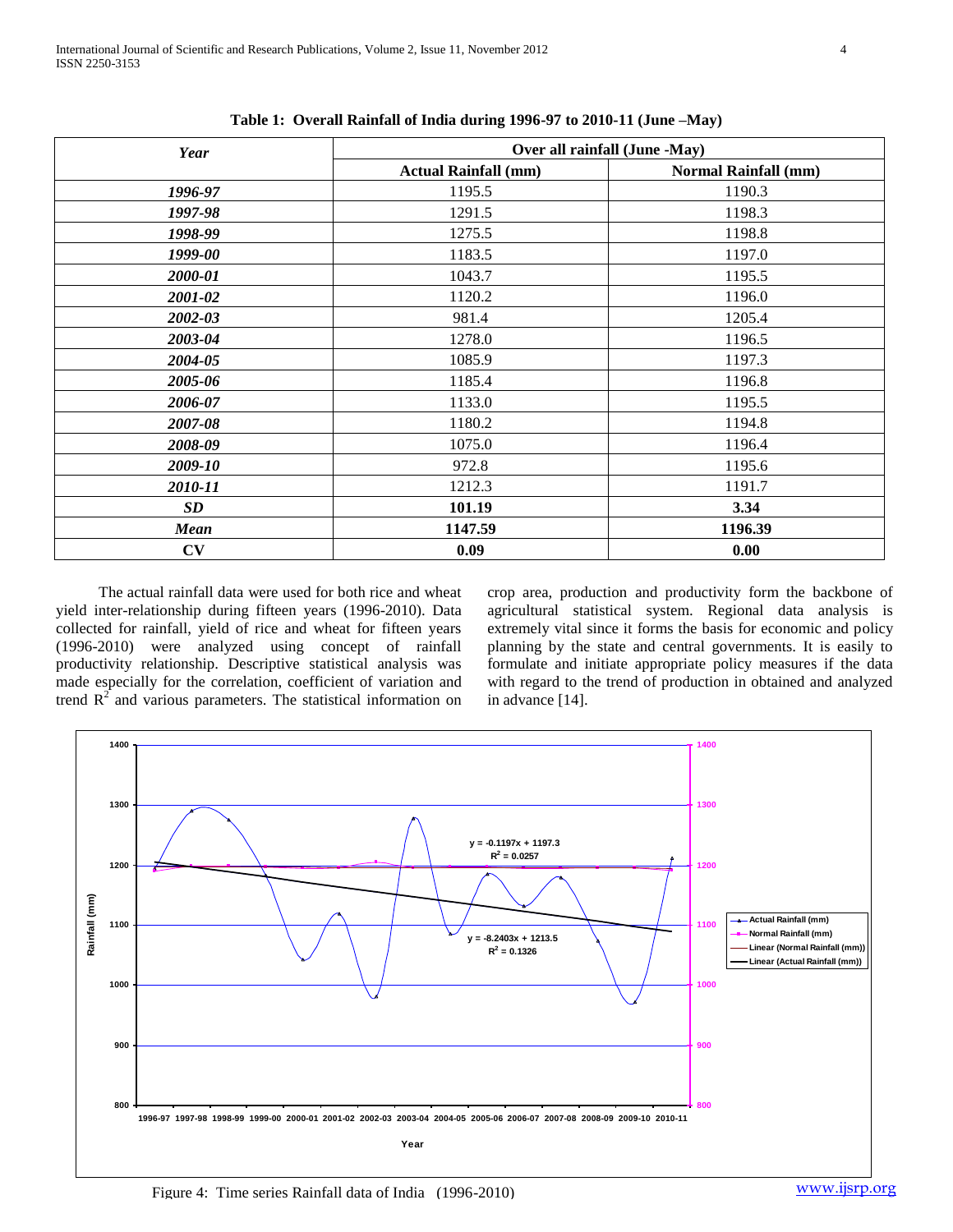# **(ii) Relationship between Rainfall and Yield of Rice crop**

 The yearly and seasonal rainfall data for the fifteen years were computed considering the crop growing season length based on planting and harvest dates. The coefficient of determination  $(R^2)$  was determined. The developed model explained rainfall 13% and rice yield 64% of the variability in

rainfall and rice yield (Figure 5). The analysis of rice yield with rainfall CV=0.07 was observed and coefficient of correlation between rainfall and yield was 0.09. The rice yield and rainfall was shown good correlation (Table 2). The trend of rice yield (64%) was observed with increasing trend of rainfall (13%).

# **Table 2: Statistical relationship between Fifteen Years Rainfall: Actual & Normal Rainfall (mm),Rice & wheat yield(Kg/ha) of India.**

| Year    | Over all rainfall (June -May) | <b>Rice</b>   | Wheat         |  |
|---------|-------------------------------|---------------|---------------|--|
|         | <b>Actual Rainfall (mm)</b>   | Yield (Kg/ha) | Yield (Kg/ha) |  |
| 1996-97 | 1195.5                        | 1842          | 2679          |  |
| 1997-98 | 1291.5                        | 1900          | 2485          |  |
| 1998-99 | 1275.5                        | 1921          | 2590          |  |
| 1999-00 | 1183.5                        | 1986          | 2778          |  |
| 2000-01 | 1043.7                        | 1901          | 2708          |  |
| 2001-02 | 1120.2                        | 2079          | 2762          |  |
| 2002-03 | 981.4                         | 1744          | 2610          |  |
| 2003-04 | 1278.0                        | 2078          | 2713          |  |
| 2004-05 | 1085.9                        | 1984          | 2602          |  |
| 2005-06 | 1185.4                        | 2102          | 2619          |  |
| 2006-07 | 1133.0                        | 2127          | 2708          |  |
| 2007-08 | 1180.2                        | 2202          | 2802          |  |
| 2008-09 | 1075.0                        | 2178          | 2907          |  |
| 2009-10 | 972.8                         | 2125          | 2839          |  |
| 2010-11 | 1212.3                        | 2239          | 2938          |  |
|         | COFF. CORR.                   | 0.09          | $-0.26$       |  |
|         | CV                            | 0.07          | 0.05          |  |



**Figure 5: Relationship between Rainfall and rice yield**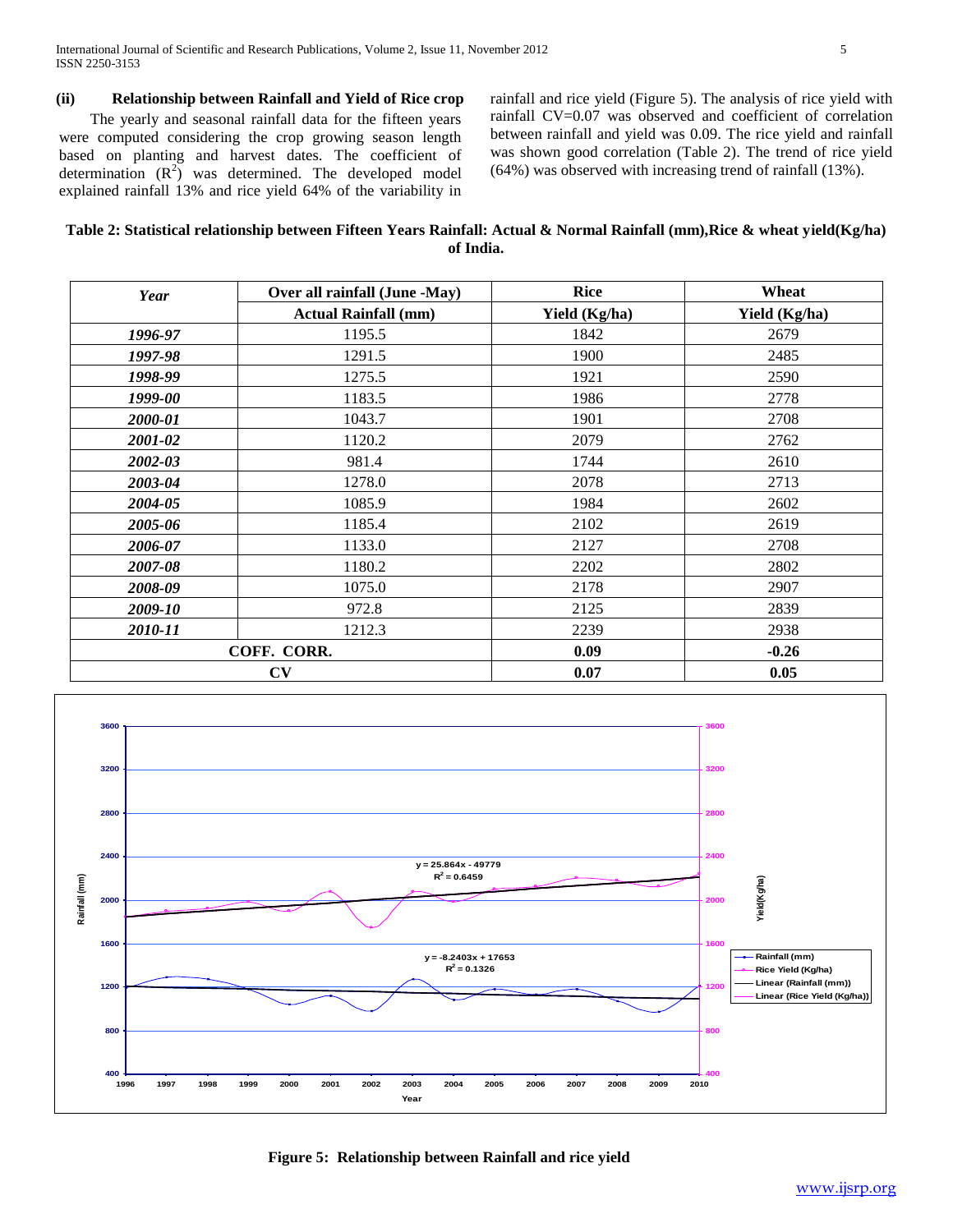## **(iii) Relationship between Rainfall and Yield of Wheat crop**

 The study of trends in area, production and productivity of tobacco crop grown in over India based on parametric models [15]. The area for second degree (Quadratic) polynomial model; for production and productivity the first degree polynomial models were found suitable to fit the trend of tobacco crop grown in Gujarat state for the period 1951-52 to 1990-91 [16]. The used of first degree polynomial model of the form Log  $Y = a+b*t$  to study the trend in area, production and productivity of tobacco crop grown in Assam state for the period 1972-73 to 1999-2000 [17].

 The time series of all-India wheat and rice yield data shows a sudden increase after the mid-1960s that can be attributed to the Green Revolution. The year-to-year variability of wheat production is weaker than that of rice, and lacks a

strong association with monsoon rainfall in both seasons [18]. It may be due to climate change and urbanization of agricultural land. Although wheat is grown during non-monsoon months, its production shows a rather weak but significant correlation with monsoon rainfall is negative (-0.26) for wheat (Table 2).

 The relationship between year wise rainfall and yield of wheat was computed which less than linear function is provided value of  $\mathbb{R}^2$  of 0.46, which is reasonably less indicating that 46% variation in wheat yield is explained by the yearly rainfall (Figure 6). The wheat crop yield CV=0.05 was observed. Rice crop is dependent on rainfall but wheat crop is not dependent on rainfall the wheat data show negative relation ship with rainfall. The crop area of wheat and rice is not very much increases because of farmers have not changing the cropping pattern. It is major cereal crops of Indian states.



**Figure 6: Relationship between Rainfall and wheat yield**

# **(B) Remote sensing method**

 The area estimation of rice and wheat through SPOT VGT data are shown result that IGP region Punjab, Haryana, U.P., West Bengal , Bihar . Satellite-derived vegetation indices are the most powerful way to represent the overall plant health, and in turn can be related to plant productivity. NDVI represents the leaf vigor of a plant, as demonstrated in the amount of greenness. In the current study for yield estimation, correlation analysis on satellite-derived indices such as weighted mean NDVI was studied. It was found that weighted mean NDVI resulted in good correlation, with yield. The spectral growth profile of rice crop modeled [19] using temporal SPOT VGT data. The color band shows/ highlight the cropped and uncropped area these are mention as low, medium and high classes. The NDVI generated at multiple times in a day from geostationary satellite sensors provide opportunity to get more cloud free NDVI as compared to once or twice overpasses in a day by polar orbiting large view sensor [20]. Multi-date SPOT NDVI data was used to prepare NDVI profiles of various land cover classes [21]. For the major agricultural areas identified the rice-wheat crop calendars were identified using the SPOT VGT IMAGES. The images were classified in ERDAS using Density slicing classification (Un-supervised) algorithm. The class signatures were visually compared and generalized. The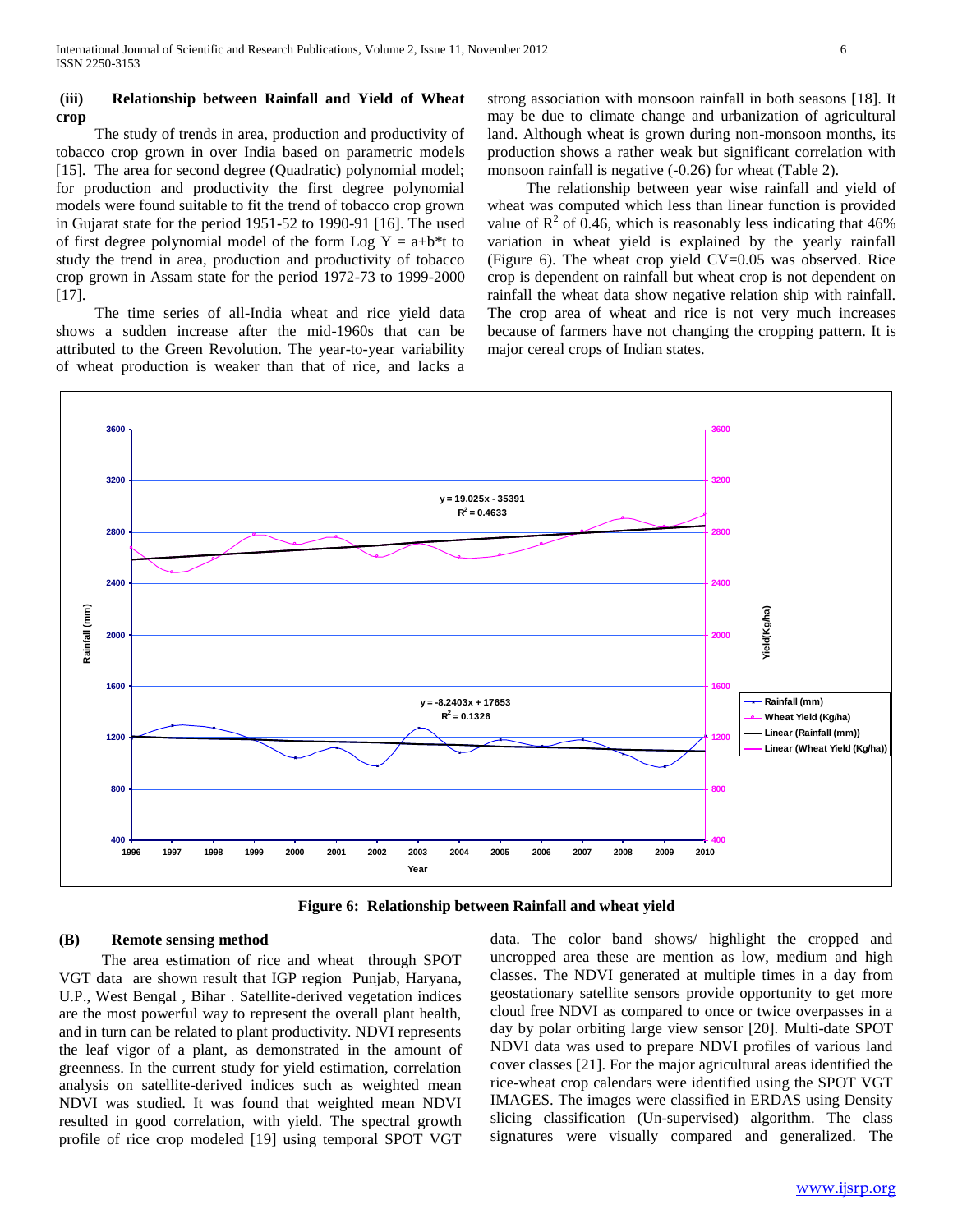availability of the time series VGT images (2000-05-2010) also enabled the area of the range values and cropping pattern of the study area showing the development of vegetation over the year.

# **Density slicing based classification of SPOT VGT Image:**

 The SPOT VGT images were downloading in grayscale image /single band converted into colour image due to in colour image easily identify the different crop areas. The pseudocolour tables in gray scale values are mapped to particular colour. Single colour assign single crop and different range divided in different color in to different crop. Slicing based analysis give

the very clear view to dividing the image with arrange of values in to unique classes. Those classes are divided in four classes to identify the crop growth pattern in whole areas. In ERDAS IMAGINE, create a pseudo colour table to set the value <100 red color, 101-150 yellow colour, 151-200 cyan colour and >201 blue colour (Table 3). The colour ranges are directly based on DN value and grouped in together and dived in to ranges. This method is good for identification of distribution pattern of particular crop in overall area. In Kharif season images shown in blue colour is good rice crop area but yellow and cyan shown low and middle growth area but red color is very low rice area.

**Table 3: Overall tonal classification of SPOT VGT images (Rabi &Kharif) of India**

| <b>Classes</b> | Ranges  | <b>Tone</b> |
|----------------|---------|-------------|
| Very Low       | < 100   | Red         |
| Low            | 101-150 | Yellow      |
| Middle         | 151-200 | Cyan        |
| High           | >201    | Red         |

# **Kharif**

 The major IGP areas Punjab, Haryana, Kerala and North east part of India shown good rice coverage area. The yellow and cyan colour tonal variation is too much indicating distribution of cropped area (Figure 7). The image of year 2005, shown good rice covered area in comparison to 2010 image.

## **Rabi**

 The analysis of rabi season March is good for wheat crop growth and mainly grown in all over the parts of India. The easily identified in images were particular IGP region Punjab, Haryana, U.P., Bihar, West Bengal, Kerala and parts of North East states of India. In the image analysis based on range of classification blue colour and cyan colour cover the all IGP

region. It is also called Wheat belt of India. After image analysis of range of classes year 2010 is good wheat cropped area in comparison to year 2005 image. In year 2005 image wheat cover area low in comparison to year 2010 (Figure 8).The time series image analysis based on colour coding (DN values).

 The fifteen years data analyzed in 5years interval as three sets of data series. The data set of rice and wheat (1996-2010) analysis observed rice and wheat areas change due to irregular rainfall in rabi and Kharif season. The rice area change was observed 66% to 67.1%. The area increase due to rainfall pattern was good during this period but in wheat area decrease 67% to 65.1%. The rainfall not much affected the area as shown in Table 4.

| Years              | Area Change Percentage (1996-2010)<br>5Years interval) |       |  |  |
|--------------------|--------------------------------------------------------|-------|--|--|
|                    | <b>Rice</b>                                            | Wheat |  |  |
| 1996-97 to 2000-01 | 66.0                                                   | 67.15 |  |  |
| 2001-02 to 2005-06 | 67.1                                                   | 67.12 |  |  |
| 2006-07 to 2010-11 | 66.8                                                   | 65 14 |  |  |

**Table 4. Change percentage of rice and wheat area (1996-2010)**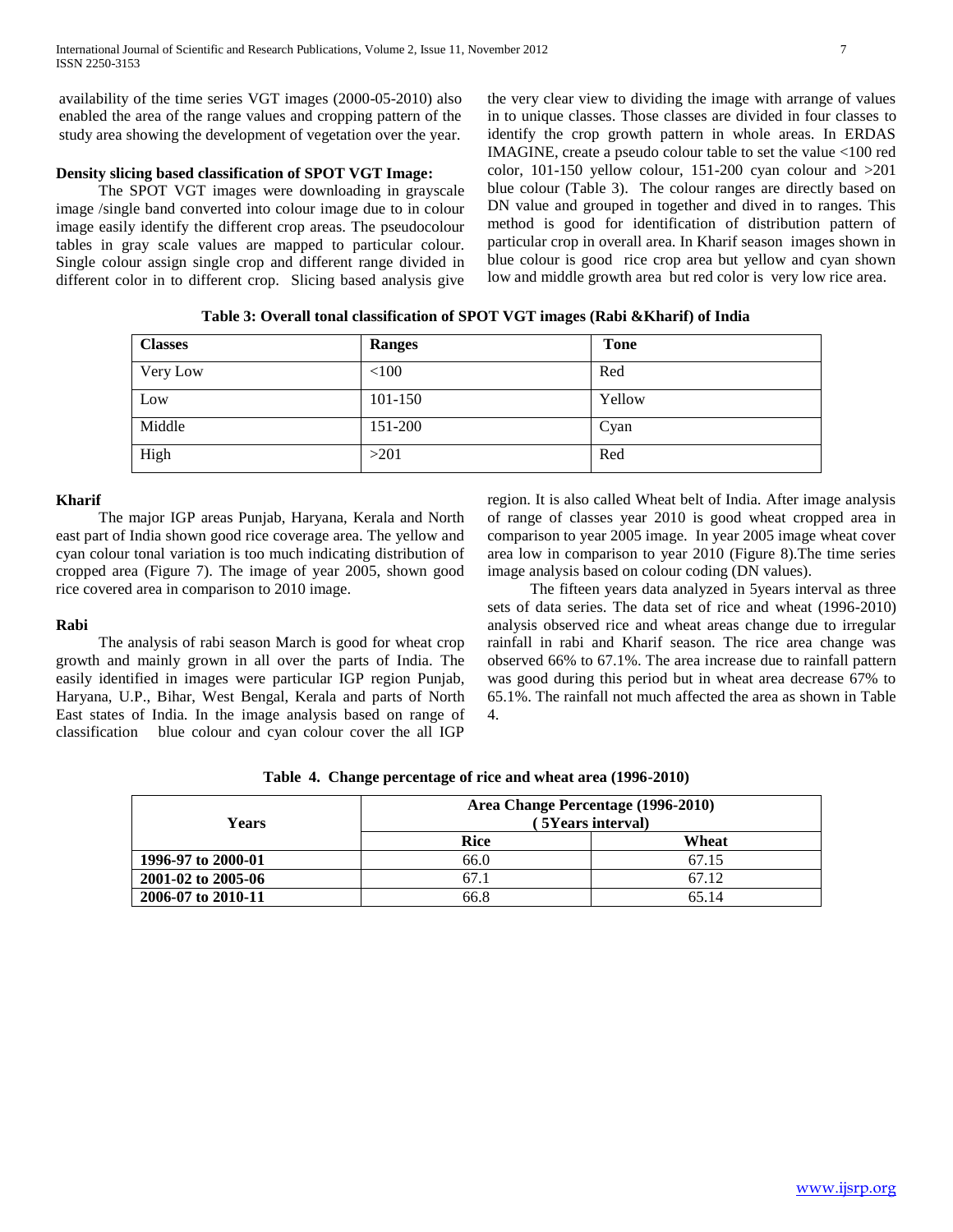



**Figure 7: Kharif season map of India derived from multidate SPOT VGT data (March- 2000-05-2010)**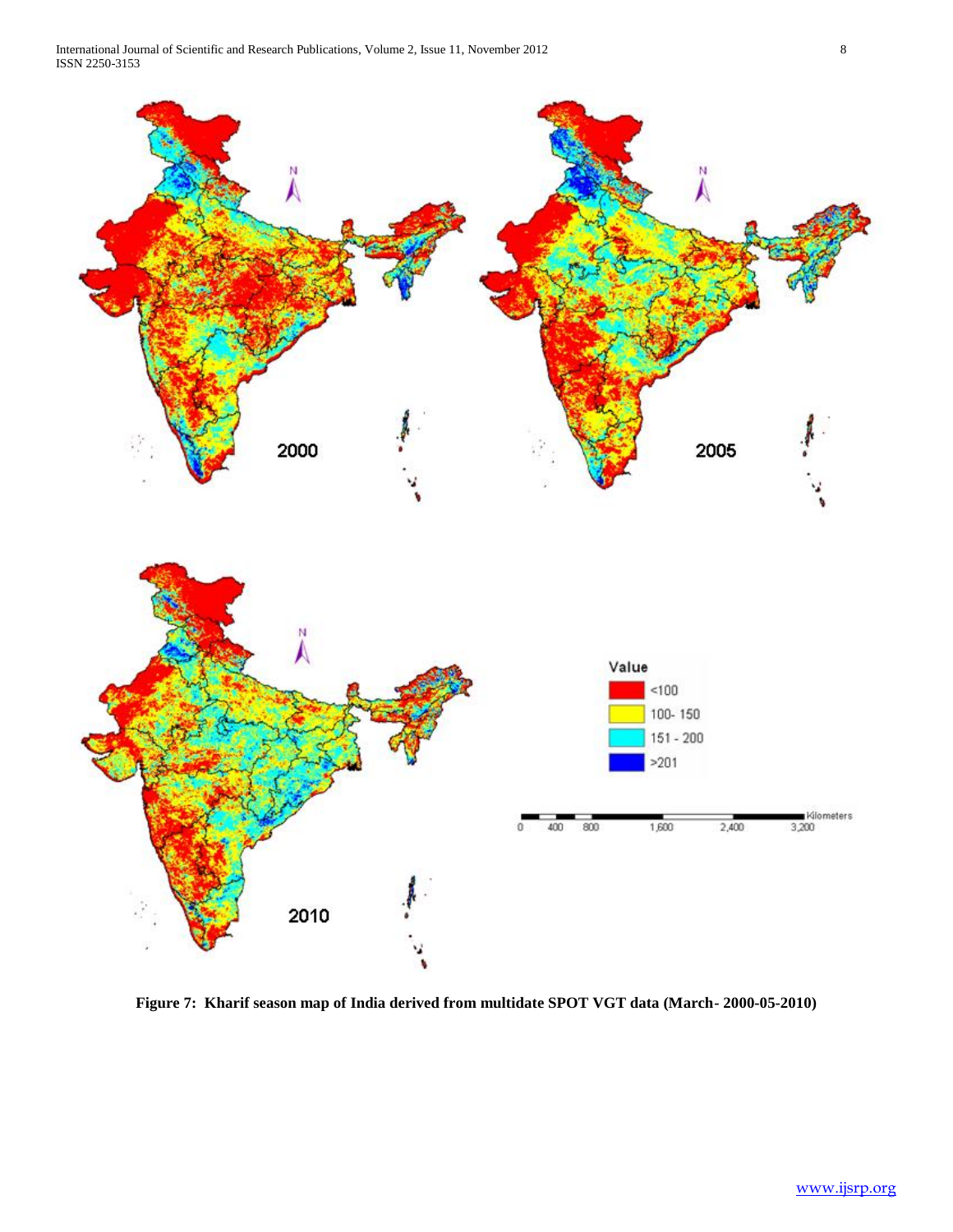

**Figure 8: Rabi season map of India derived from multidate SPOT VGT data (March- 2000-05-2010)**